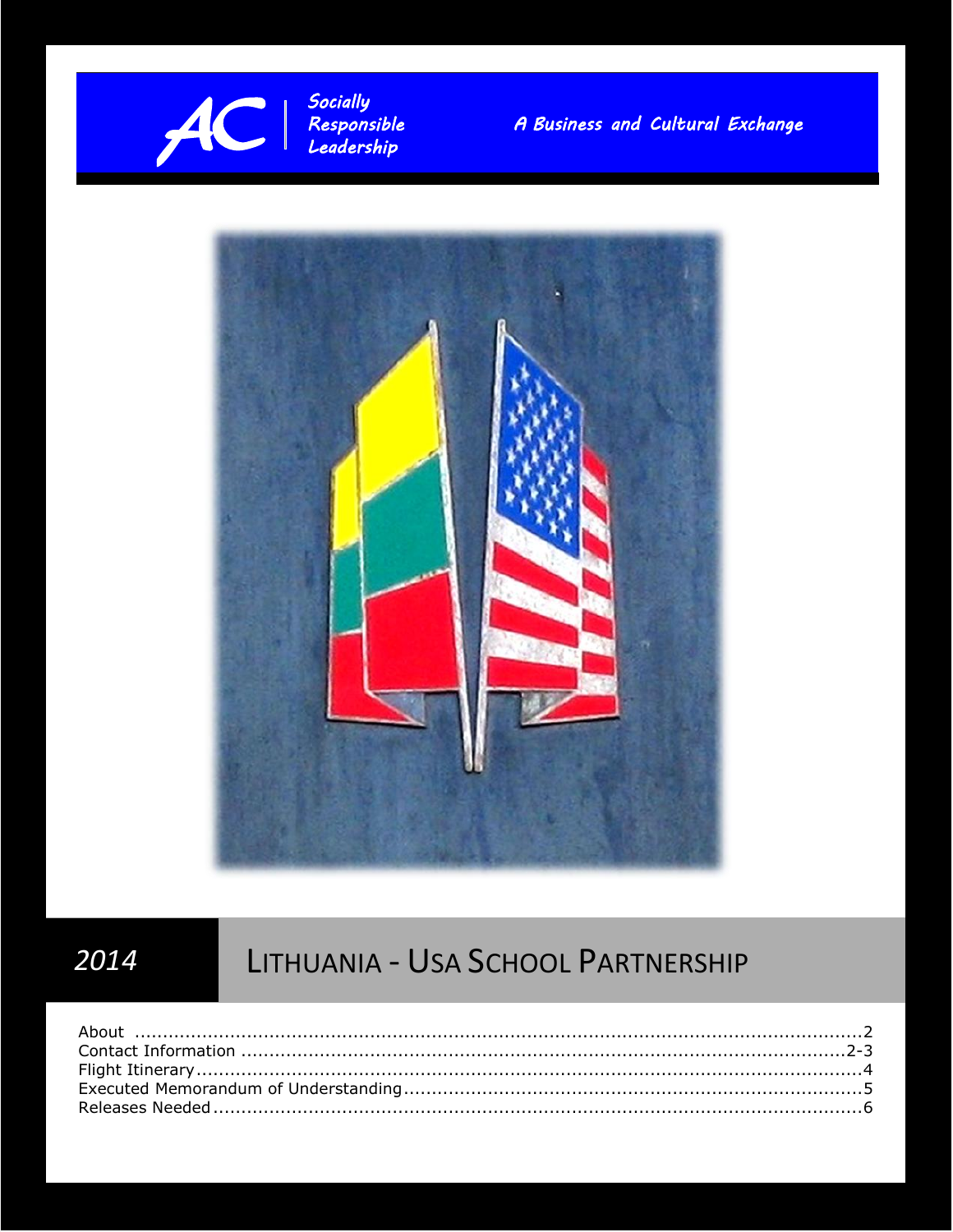

*Involve • Educate • Inspire* 

## **ABOUT**

This document is an Addendum to the Lithuania - USA Partner School Plan of January 2014 and includes the following revisions:

UPREP - Director of Global Programs Updated Contacted Information

*Socially Socially Responsible Responsible Leadership* 

- Time Zones Daylight Saving Fall 2014
- Communication Method / Best time to Skype
- Flight Itinerary Considerations
- Executed MoU also provided as a separate file
- Releases Needed Date included

The executed Memorandum of Understanding supersedes the Lithuania - USA Partner School Plan.

It is strongly recommended both schools review the Questions and Answers included in the Lithuania - USA Partner School Plan.

**University Prep is committed to developing each student's potential to become an intellectually courageous, socially responsible citizen of the world**.

### **Time Zones - Daylight Saving Fall 2014**

Lithuania: Eastern European Time Zone Washington State: Pacific Time Zone

Lithuania is 10 hours ahead of Seattle with the exception of a daylight saving time overlap which results in a 9 hour difference.

Lithuania : Sun, **Oct 26** at 4:00 AM back to Sun 3:00 AM USA: **Sun, Nov 2** at 2:00 AM back to Sun 1:00AM

### **CONTACT INFORMATION**

**Christina Bruning,** Seattle WA USA; Telephone +1 206 915 4391; Email [christinabruning@comcast.net;](mailto:christinabruning@comcast.net) Skype: Christina Bruning

### **University Prep**

8000 25th Ave. NE Seattle, WA 98115 Phone: 206.523.6407 Fax: 206.525.5320 [www.universityprep.org](file:///J:/2013%20Lithuania%20USA%20Partner%20School/www.universityprep.org) [www.universityprep.org/calendar](file:///J:/2013%20Lithuania%20USA%20Partner%20School/www.universityprep.org/calendar)

Brad Gosche, Director of Global Programs [BGosche@universityprep.org](mailto:BGosche@universityprep.org) Direct: 206.832.1219 fax: +1 206 525 9659; Skype: brad.gosche

Lauren Feng [LFeng@universityprep.org](mailto:LFeng@universityprep.org)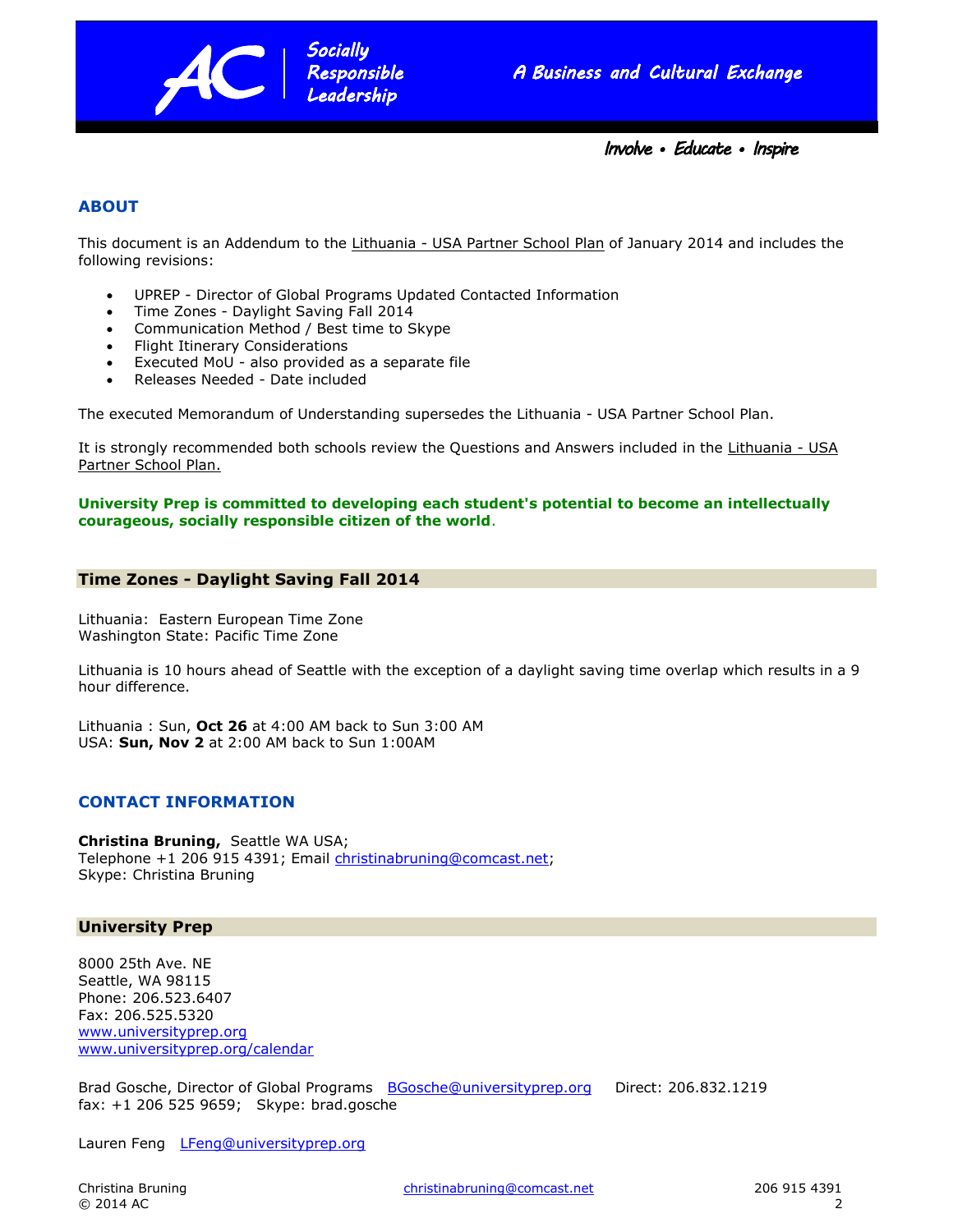

# nication Me **Communication Method / Best Time to Skype**

Both Schools return officially to work on August 25, 2014

Email is the preferred method of communication due to time zone difference however, it should be recognized that status calls via Skype will be beneficial.

**UPREP 8/20/14**: As for best times to meet via Skype, it will take us a couple of weeks to establish our routine here in our office—we also officially start back to work on Monday, August 25. But, for now, we can be relatively flexible between 8:00 a.m. PST and 4:00 p.m. PST. We'll be able to be more specific once we've started working in the office, but I think we'll generally be able to be fairly flexible. I would imagine and prefer, if possible, that email might be the better option for communication given the time difference. And, if we do use Skype that we'd want to do the calls more toward the earlier end our available time frame so that our counterparts wouldn't need to be working into their evenings. I'm also willing to be available a bit earlier in the mornings if that would ever be helpful.

### **School Closures**

School closures in the first semester when UPREP is not be available:

- September 2, 5
- October 11
- November 1

November 1st is a holiday in Lithuania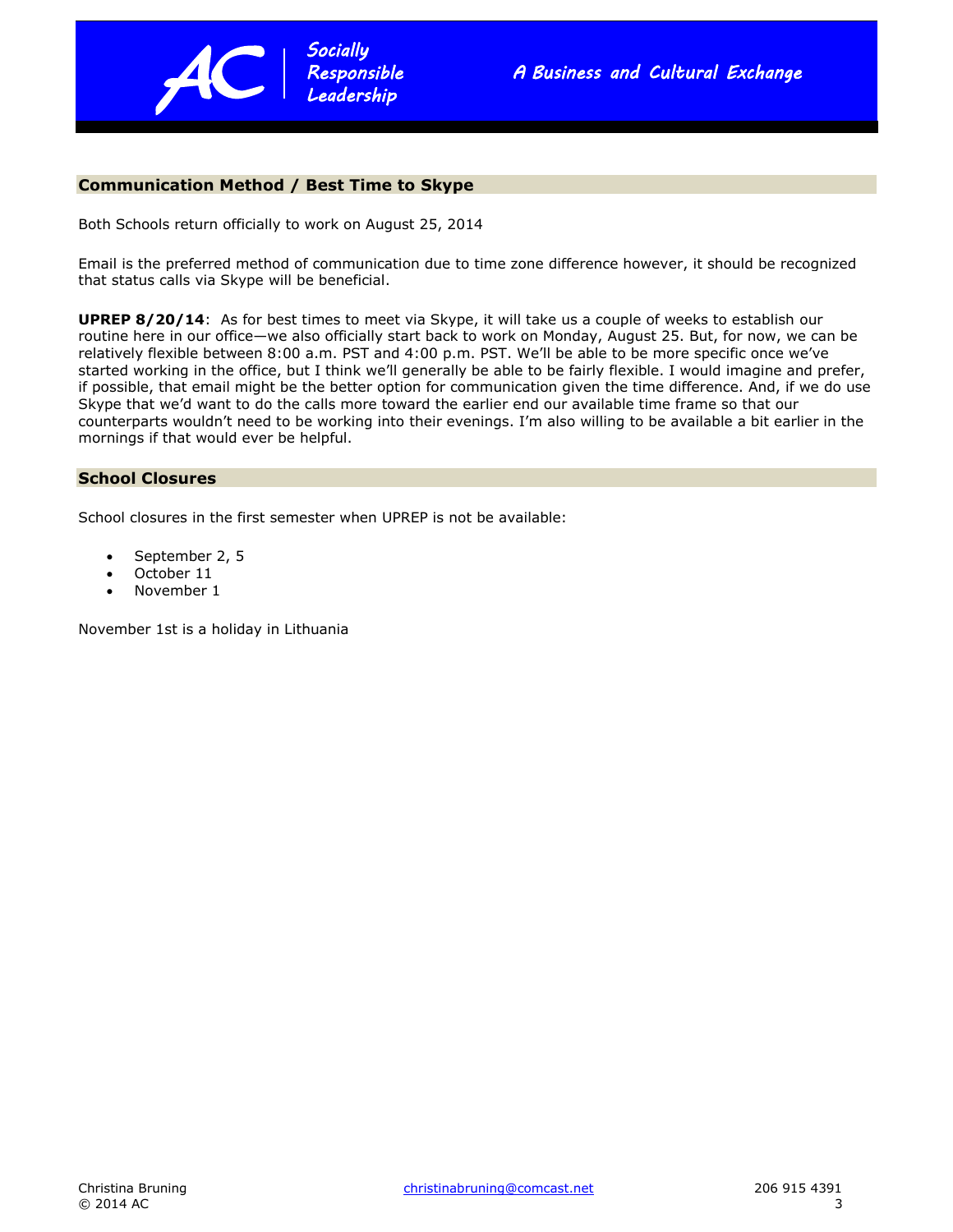

## **FLIGHT ITINERARY**

# B B **November 5 (VNO - SEA) - November 19, 2014 (SEA - VNO)**

Email shared

Below is the most direct option available on August 14th for 11/5/14 - 11/19/14. United/Lufthansa/AirCanada code share, sometimes the price will vary based on which airline to booked even though the flight numbers are the same.  $\sim$  \$1275 USD

| 6:15am<br><b>VNO</b> | 12:15pm<br><b>SEA</b> | 16h 0m , 1 stop<br>FRA |  |                 |                  |
|----------------------|-----------------------|------------------------|--|-----------------|------------------|
|                      |                       |                        |  |                 | <b>Best Valu</b> |
| 2:05pm<br><b>SFA</b> | VNO                   | $1:30$ pm + 1 day      |  | 13h 25m, 1 stop |                  |

Prices from Lithuanian Airline companies may vary, offer student discounts, plus discounts for insurance too.

It is important to remember that the students will be staying with families, will be attending school the upon arrival and early the next morning so the most direct flights support the students and families with the transition and make the most of their USA experience.

**UPREP 8/20/14:** The tentative flight schedule that you included below seems to be very reasonable and accessible for us on our end of things. Please keep us posted as/if other options are considered.

### **What are the ideal dates?**

Dates: November 5 - November 19. *Flight schedule should be agreed upon by both partners prior to booking and paying for airline tickets.*

### **What is important to consider when selecting flights?**

Flight duration has a significant impact on the adjustment of the participants upon arrival. More direct flights are most supportive of participants ability to adjust time-zones. Longer duration flights are not conducive to a short term visit.

Midweek flights with a maximum of one connection from Vilnius to Seattle Washington with consideration to a reasonable arrival time. Late night arrivals are challenging for the USA hosts and should not be considered. Flights with 2 connections and a short overall duration may be considered.

United, Air Canada, KLM, and Czech Airlines generally provide reasonable alternatives.

ZigZag Travel [www.zigzag.lt](http://www.zigzag.lt/) is often a good choice. It is suggested that someone contact an agent and speak with them directly to 'book' tickets allowing the students to pay directly for the tickets. They will typically hold tickets at a discounted price for students and provide insurance as well.

Flights leave Lithuania and arrive Seattle the same day. Flights leave Seattle and arrive Lithuania the next day.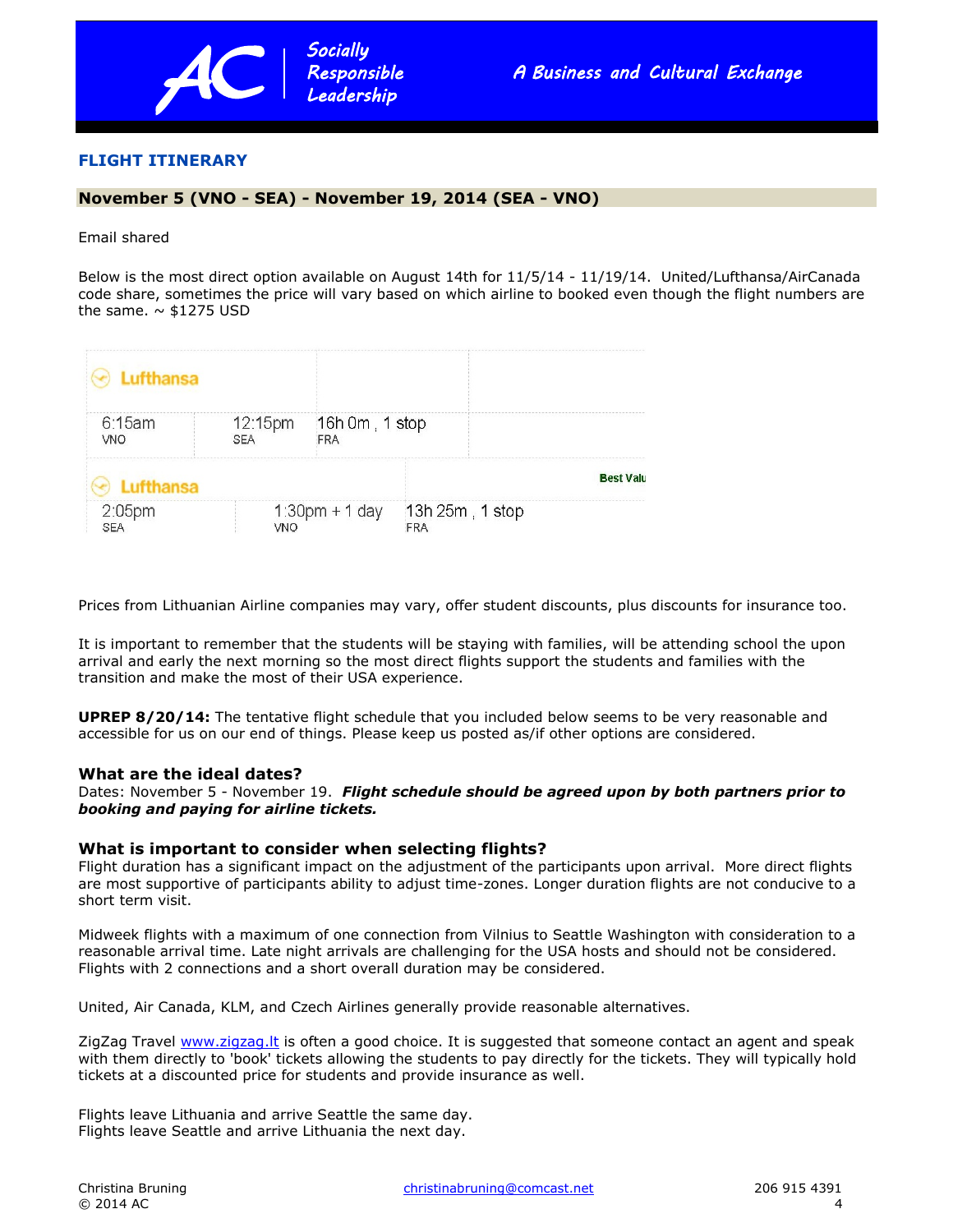

## **EXECUTED MEMO OF UNDERSTANDING**

*Socially Socially* 



 $\odot$  2014 AC 5